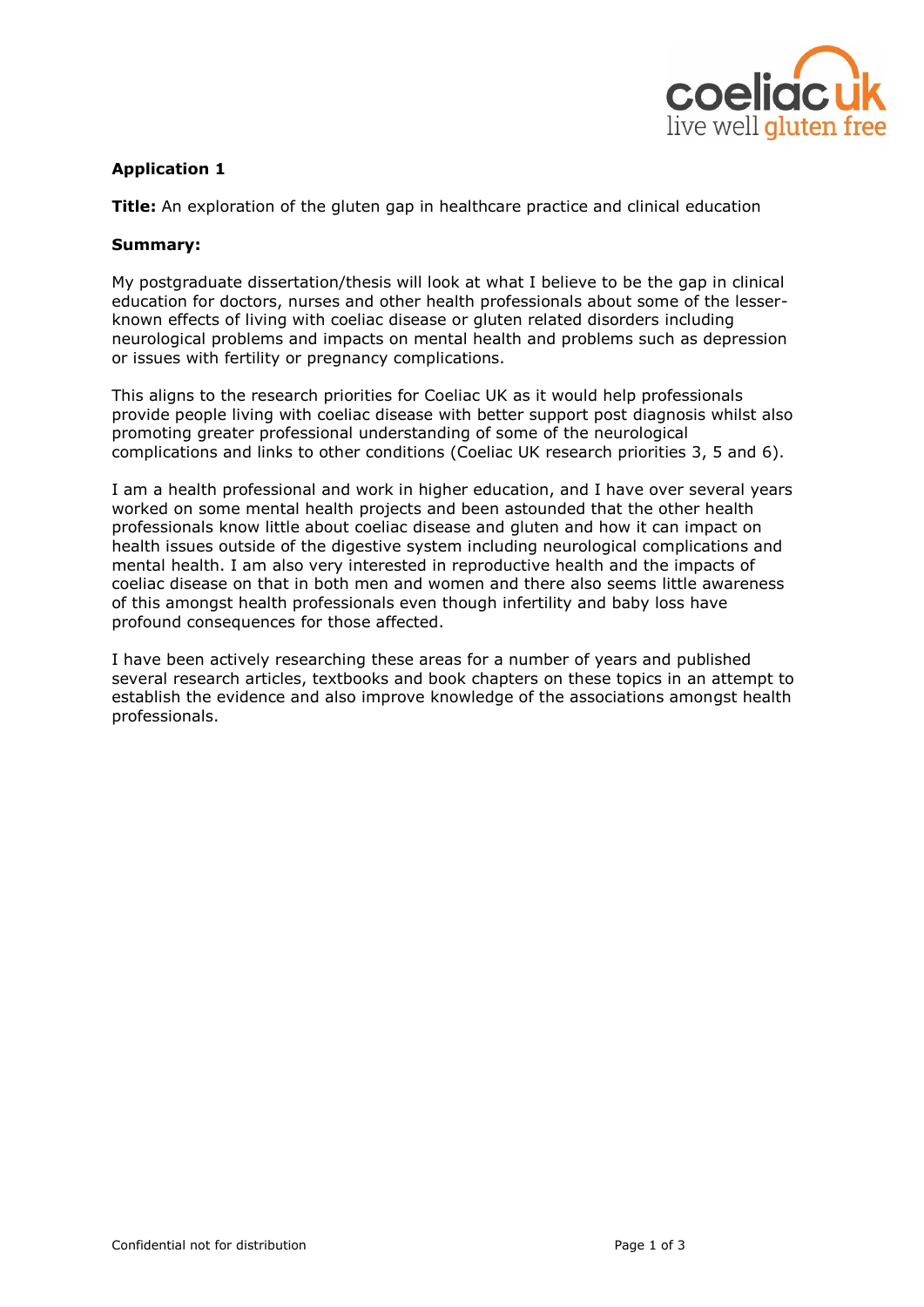

# **Application 2**

**Title:** Investigating butyrophilin polymorphism and T cell immunity as a tool for predicting coeliac disease risk

#### **Summary:**

Butyrophilins are a family of related proteins that are found on the surface of cells. Little is known of their exact functions. Some butyrophilins communicate with immune cells, called T cells. During an infection, T cells are activated and attack the infection. However, the immune system is a double-edged sword. Our T cells can attack our own tissues, causing an autoimmune disease. In coeliac disease, T cells in the small intestine misfire and damage the small intestines.

Recent research suggests that some butyrophilins disappear from the small intestine and the behaviour of the small intestinal T cells change in coeliac disease.

As butyrophilins interact with T cells in the small intestine, my aim is to look at the hereditary material (DNA) of each patient to see if they have any common variations in the code for their butyrophilins. This will help us learn more about the communication between T cells and these proteins and better understand the genetic risks for coeliac disease.

I have access to tissue samples from people with and without coeliac disease, so I can analyse their DNA. I will also investigate the predicted butyrophilin protein shapes, using available computer-based models, so that I can compare the predicted shapes of butyrophilins between people with coeliac disease and those without. As the shape of a protein is important to its functions, this will tell us more about the communication between butyrophilins and T cells in patients with coeliac disease. I will also try to identify any change in the behaviour in the T cells of patients with coeliac disease and investigate how that might relate to the variation in patient DNA.

If I find common patterns in the DNA of patients with coeliac disease, this could be used as a less invasive tool to assess the risk of an individual developing coeliac disease or possibly even a diagnostic test for the condition. As DNA is found in all cells of the body and does not change depending on diet, a simple blood test could be used to test for these patterns, which is less invasive than an endoscopy and does not require the person to eat gluten.